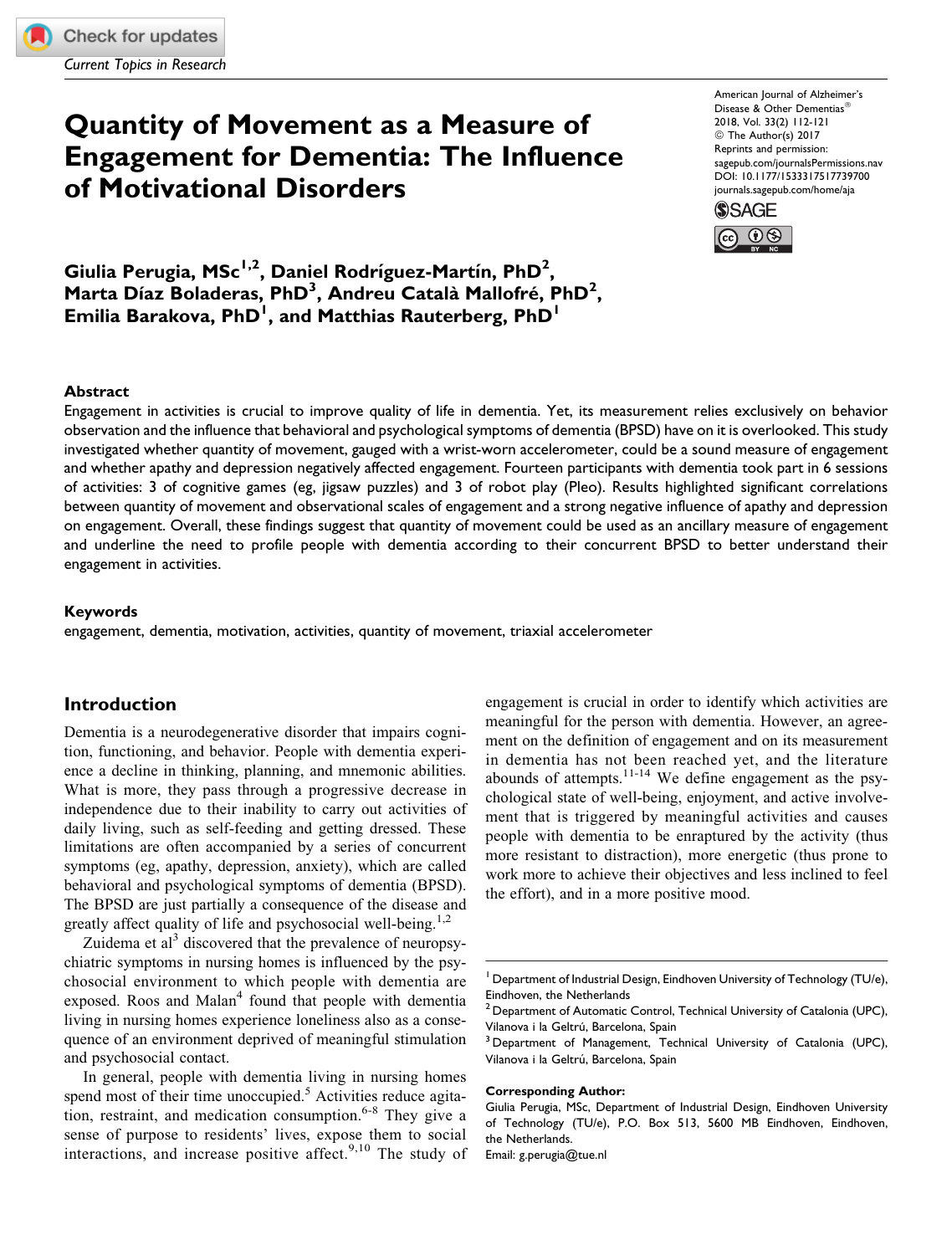This article presents the results of a longitudinal study on the engagement of people with dementia involved in 2 activities: cognitive games (ie, jigsaw puzzles, shape puzzles, and dominoes) and robot play (with the dinosaur robot Pleo). It shows how the measurement of quantity of movement through a wristworn triaxial accelerometer enhances the assessment of engagement and discusses the influence of motivational disorders (MDs, ie, apathy and depression) and dementia severity (mild and moderate) on engagement in activities.

# Related Work

## Measures of Engagement

Literature on engagement includes 2 different definitions of the construct. The first regards engagement as social  $interaction<sup>11,15,16</sup>$  and the second considers engagement as participation in activities.17-19 Both viewpoints have produced different measurement tools. Hereinafter, we focus on studies on engagement defined as participation in activities and report the related work on scales of engagement developed for people with dementia.

Engagement is difficult to measure and especially so in dementia. Self-assessment techniques are used with normative participants,20-22 but such techniques are not reliable when it comes to people with dementia. Indeed, when asked to self-report their psychological states during activities, people with dementia may struggle in recalling the activities to which they participated, in retrieving how they felt during them, and in ranking the different experiences. Currently, engagement in people with dementia is exclusively measured through behavior observation.

Sheratt et al<sup>19</sup> drew inspiration from Kitwood's Dementia Care Mapping<sup>23</sup> to measure the engagement of older people with dementia during music interventions. They rated behavior across 6 dimensions: levels of well-being or ill-being, level and type of activity, physical location, response to music, interaction with staff or researcher, and individually defined challenging behaviors (eg, wandering).

van der Ploeg et al<sup>9</sup> and Materne et al<sup>24</sup> assessed the effect of personalized Montessori-based activities and group-based sensory stimulation activities using the Philadelphia Geriatric Center Affect Rating Scale<sup>25</sup> and the Menorah Park Engagement Scale (MPES).<sup>26</sup> The former is a prior version of the Observed Emotion Rating Scale  $(OERS)$ ,<sup>27</sup> an observational rating scale that rates the extent or duration of affective states, such as pleasure, anger, anxiety/fear, sadness, and general alertness in older people. The latter is an observational rating scale which rates 4 types of engagement: *nonengagement* (eg, blank stare), self-engagement (eg, fiddling with clothes), passive engagement (eg, listening), and constructive engagement (eg, actively handling objects).

Cohen-Mansfield et  $al^{28}$  defined engagement as "the act of being occupied or involved with an external stimulus" and developed an observational assessment technique, the Observational Measurement of Engagement (OME), made of 4 items: duration (time in seconds that the participant is involved with a stimulus), attention (manipulation of the stimulus, gaze, and verbal behavior directed to the stimulus), attitude (positive or negative stance toward the stimulus), and *refusal* (acceptance or rejection of the stimulus).

As noted by Jones et al,  $^{16}$  observational rating scales are far from being conclusive measures of engagement for 3 reasons: (1) people with dementia may have disorders such as apathy which blunt the expression of emotions on a behavioral level, (2) most of the observational scales available do not provide an overall score of engagement, and (3) current scales of engagement fail to assess social engagement. We suggest that a comprehensive measurement of engagement in dementia needs to take into account not only the systematic observation of behavior but also its minute physiological correlates. In this sense, the quantification of movement of the wrist during activities could be thought of as an objective measures of engagement-related behavior (handling, holding, manipulating objects, but also reaching out others).

#### Motivational Disorders in Dementia

Motivational disorders may greatly affect engagement in activities. Indeed, engagement is sometimes described as the action and the behavioral, emotional, and cognitive manifestation of motivation.<sup>29</sup>

Motivational disorders such as apathy and depression are the most common BPSD in people with dementia, with an occurrence of 55.5% and 44.9%, respectively.<sup>30</sup> Marin<sup>31</sup> defined apathy as lack of motivation, with motivation being the set of behaviors and cognitive activities that transform the intention of doing something into a concluded action. Robert et  $al^{32}$ enriched Marin's definition proposing that apathy is not only characterized by diminished motivation but also by emotional blunting (ie, restricted emotional display). As for depression, the Diagnostic and Statistical Manual of Mental Disorders (Fifth Edition)<sup>33</sup> defines it as a period of at least 2 weeks characterized by sad mood and loss of interest and pleasure in almost all aspects of life with concomitants such as dysphoric symptoms (eg, helplessness, hopelessness, and feelings of guilt), appetite disorders, insomnia, and low energy. Apathy and depression share key symptoms such as reduced volition, loss of interest, and loss of motivation.<sup>34,35</sup> For this reason, we grouped them under the label motivational disorders.

The majority of studies on engagement focus on the improvement in BPSD and engagement that recreational activities could bring about and treat participants with dementia as a single entity that is equally susceptible to improve.<sup>36,37</sup> We argue that the presence of BPSD, especially of motivational disorders (MD), might affect the capability of people with dementia to engage in activities already at baseline and that overlooking the heterogeneity of people with dementia as a group with different clinical and psychological comorbidities might cause researchers to miss relevant results.

## Quantity of Movement and MD

In the attempt to reinforce the diagnosis of apathy and depression, several studies have used the measurement of quantity of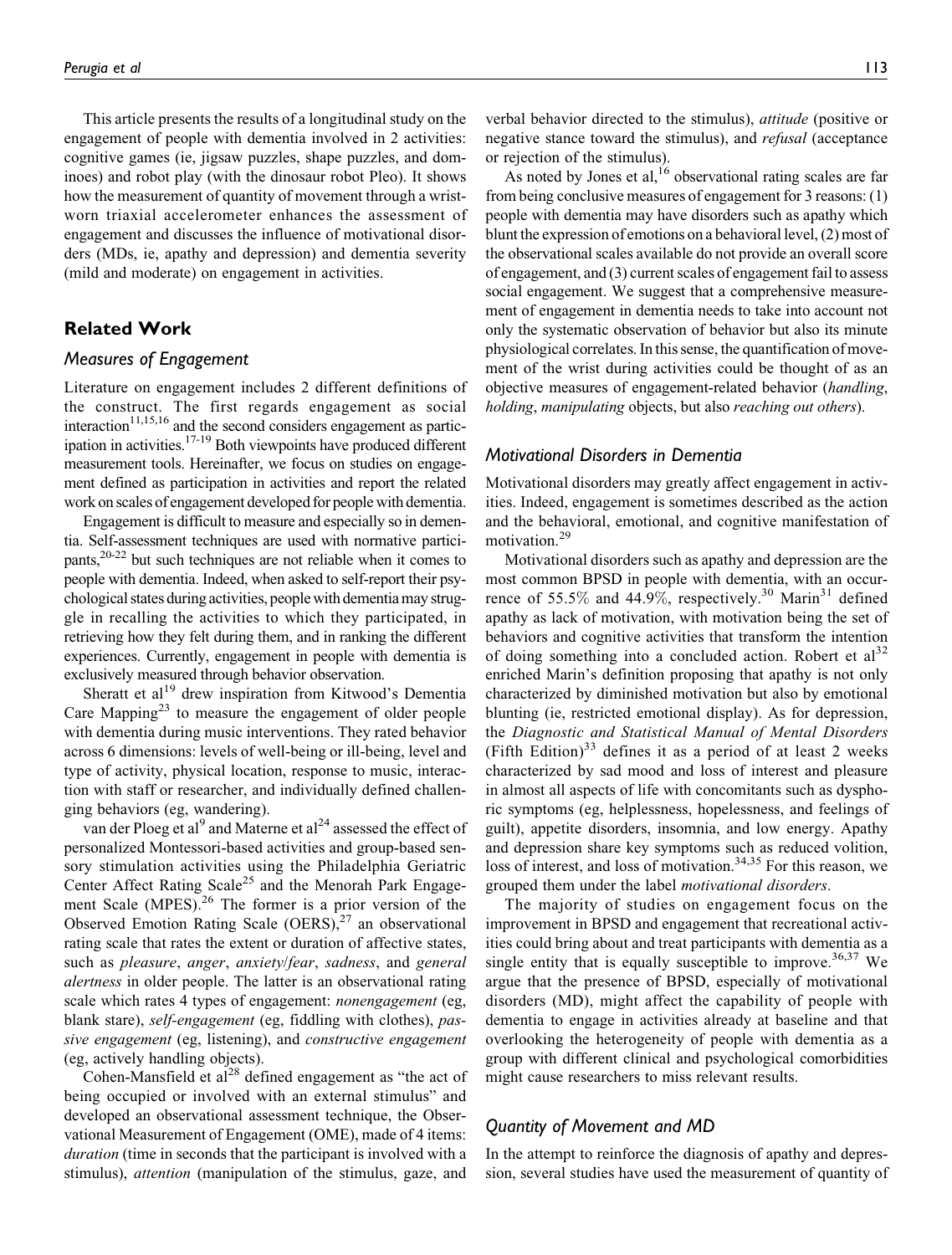movement through the use of an actigraph (a triaxial accelerometer usually worn on the wrist) and have shown a lower mean motor activity (MMA) in participants with apathy and depression compared to people with dementia not affected with these disorders.<sup>38-41</sup> Across studies, MMA significantly correlated with the items of apathy scales related to "lack of interest" and "lack of initiative."

David et al<sup>38</sup> used an actigraph to measure the MMA of people with dementia during neurological and behavioral examination and found out that participants with apathy showed lower MMA, total motor activity, and minutes with movements and had a longer time without activity. Kuhlmei et al<sup>39</sup> estimated daytime MMA over 5 consecutive days in elderly people affected with dementia and mild cognitive impairment (MCI), finding that daytime MMA was lower in participants with dementia in comparison with participants with MCI, and that, in both dementia and MCI, daytime MMA was lower in participants affected with apathy compared to participants without apathy. David et  $al<sup>40</sup>$  measured quantity of movement with a wrist actigraph for 7 days for 24 consecutive hours and showed that daytime MMA and mean duration of napping were lower in patients with apathy. Volkers et  $al<sup>41</sup>$ asked participants to wear a wrist actigraph for 3 consecutive 24-hour periods and found that depressed patients were less active during daytime, but more active during nighttime.

Wrist actigraphy substantially measures the amount of movement of the nondominant hand during long periods of time (hours, days, and weeks). In activities, arm and hand movements are mostly directed toward objects (eg, games) with the intent of handling and manipulating them. Handling objects and manipulating/holding objects are considered signs of engagement in both the MPES (ie, constructive engagement) and the OME (ie, item attention). Drawing inspiration from this more diagnostic approach, we measured the quantity of movement of participants during activities using a wrist-worn triaxial accelerometer. We assumed that the quantity of movement measured using the accelerometer on the nondominant wrist would have correlated with the observational scales of engagement and that people with MD would have moved considerably less than other participants across activities.

## Methods

## Aim

The present study was carried out with a 2-fold objective: (1) investigate whether the quantity of movement measured on the wrist with a triaxial accelerometer could be used as an ancillary quantitative measure of engagement in activities and (2) study whether MD (apathy and depression) and dementia severity (mild or moderate) have an effect on engagement in activities.

### Participants

Fourteen participants (12 women and 2 men) aged between 69 and 92 years ( $M_{\text{age}}$ : 83.93, SD<sub>age</sub>: 7.28) took part in the study.

Participants were included in the study if they had a confirmed dementia diagnosis and a deterioration level ranging from mild to moderate (scores 4 and 5 of the Reisberg Global Deterioration Scale  $[GDS]$ <sup>42</sup> We measured severity and frequency of MD through the Neuropsychiatric Inventory (NPI)–Nursing Home version,<sup>43</sup> and used depression and apathy subscores (clinical significance  $\geq$  4) to divide participants into participants with and without MD. Exclusion criteria of the study were a diagnosis of bipolar or schizophrenic disorder, Parkinson disease, strong hallucinatory and delusional states, and bedridden condition.

In order to replicate as much as possible a real-life activity undertaken in a group, participants were randomly coupled and took part in activities in pairs. Participants in the couples did not know each other before the start of the study.

## Design

The study adopted a repeated measurement design with the 2 activities as experimental conditions: cognitive games and robot play. Activities were conducted in the nursing homes. Each activity was repeated 3 times, for a total of 6 sessions per participant, 3 of cognitive games and 3 of robot play (42 sessions overall). Activities were presented in an alternated order: sessions of cognitive games and robot play were carried out every other week starting with cognitive games. The duration of the study was 6 weeks.

Every session was carried out by a facilitator (the psychologist or social educator of the nursing home) in the presence of an experimenter. Given the impossibility of randomizing the variable facilitator without disrupting the workflow of the nursing home, we controlled it and provided facilitators with scripts and guidelines to follow during sessions. The experimenter (always the same researcher from the university) was present during every session to monitor the instrumentation (camera, sensors) and check for the correct execution of all phases of the activity. In order to avoid his or her presence to disrupt the natural behavior of participants, the experimenter took part in the activities of the nursing homes for 1 month before the start of the study so as to become familiar to the participants and reduce the likelihood of his or her presence affecting their spontaneity.

#### **Activities**

Cognitive games consisted of jigsaw puzzles, shape puzzles, and dominoes. In the jigsaw puzzles, participants were asked to combine a set of pieces bearing a part of a picture on them into a complete image. In the shape puzzles, participants were asked to wedge a set of wooden shapes in a board with slots. In dominoes, participants were asked to down a numbered tile matching the tile on the table. The completion of the cognitive games took around 20 to 25 minutes. The order of presentation of cognitive games was randomized across the sessions using a Latin squares technique.

The play with the robot consisted of a free interaction session of 20 minutes with Pleo (Figure 1). During sessions, the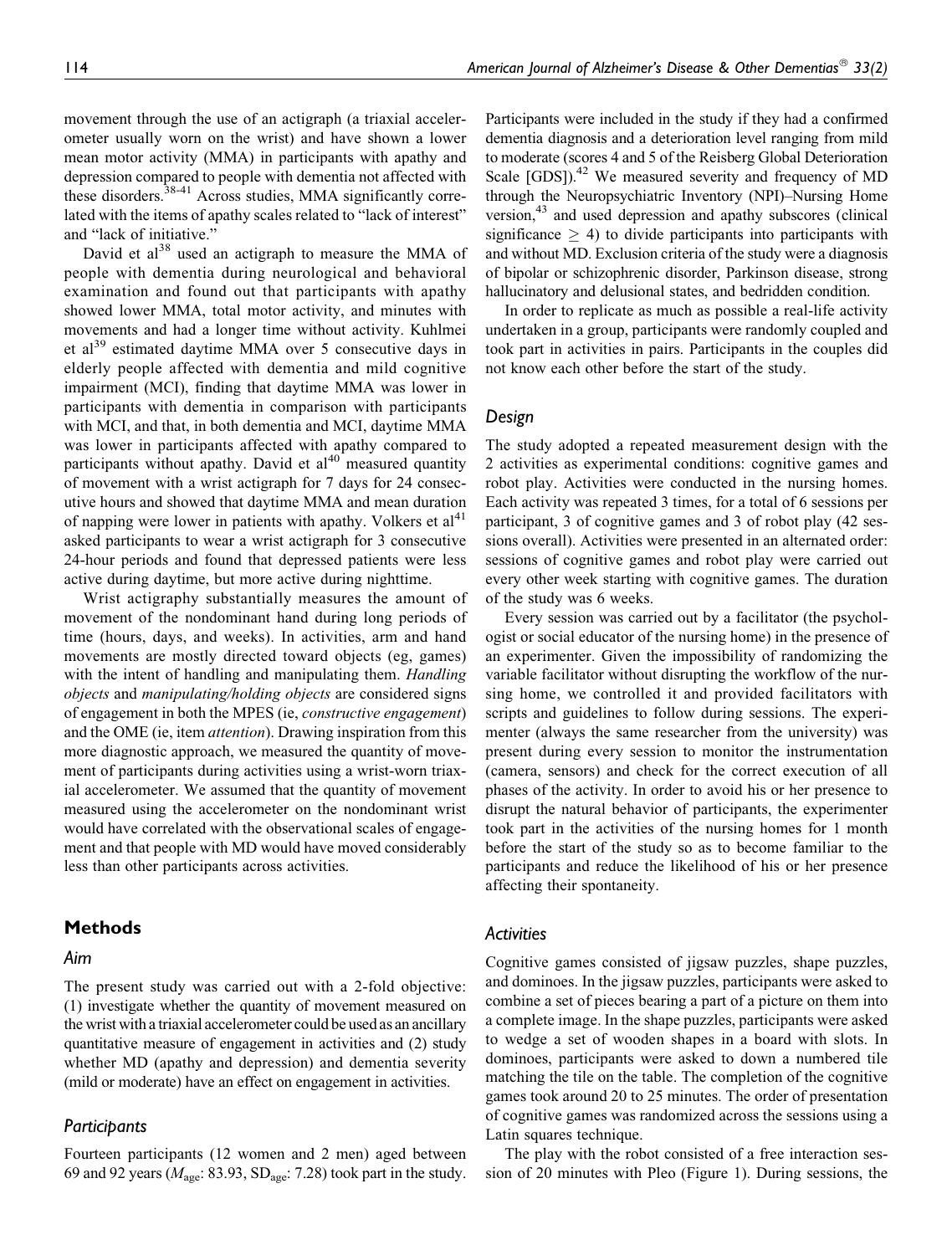

Figure 1. Pleo, the dinosaur robot.

participants could pet, feed, play, interpret the inner states, and express their feelings about the robot. Facilitators were given details about the interactions that Pleo was able to support (eg, call Pleo, feed Pleo, cradle Pleo) and intervened with prompts in case of necessity.

Pleo is an animatronic pet robot commercialized by UGOBE ([www.pleoworld.com\)](http://www.pleoworld.com), which has the appearance of a baby dinosaur. It is equipped with an array of sensors: touch sensors, microphones, ground foot sensors, force feedback sensors, orientation tilt sensors, and infrared mouth sensors. It also has a camera-based vision system to detect light and navigate, a beat detection system allowing it to dance and listen to music, and is able to express its internal drives (eg, hunger or sleep) and moods (eg, happy, scared, curious). We chose Pleo among the available robots, because, while being very interactive and responsive, it features a series of traits that are demonstrated to be appealing to old people<sup>44</sup>: it is small (in relation to human size), it has animal-like features, its behavior mimics that of a domestic animal (eg, cat and dog), and it has a creative design.

## Instruments and Measures

Together with activities (cognitive games and robot play), we considered dementia severity (mild or moderate dementia) and MD (presence or absence of MD) as independent variables. The former was measured through the Reisberg GDS  $(N = 14; 5$  participants with mild dementia and 9 participants with moderate dementia). The latter was measured through the NPI ( $N = 14$ ; 6 participants with MD and 8 participants without MD).

The dependent variables of the study were engagement as measured through the  $OME^{28}$  and  $OERS^{27}$  and quantity of movement (gauged with a wrist-worn triaxial accelerometer). We used the items attention (4-point Likert scale, from not attentive to very attentive) and attitude (7-point Likert scale,

from very negative to very positive) of the OME (see Related Work), using the latter twice, to qualify the attitude toward the game and the attitude toward the partner. Also, we included the item "cognitive difficulty" (5-point Likert scale, from not at all difficult to very difficult). The OERS was used in its original form, which included 5 items: pleasure, anger, anxiety/fear, sadness, and general alertness.

Accelerometer data were collected using the E4 wristband.<sup>45</sup> From the accelerometer signal, we extracted the following features: signal magnitude area of the module of the 3 axes  $(SMA<sub>M</sub>)$  following Equation (1) and summation of the signal magnitude areas of the  $3$  axes (SMA<sub>S</sub>) as defined in Equation (2). Signal magnitude area can be defined as the amount of variation in the accelerometer signal within a certain window. Although  $SMA<sub>M</sub>$  is more related to the general quantity of movement,  $SMA<sub>S</sub>$  is more related to the variability of movements.

$$
SMA_M = \int_{i=0}^{T} \left| \sqrt{x_i^2 + y_i^2 + z_i^2} \right| dt
$$
 (1)

$$
SMA_S = \int_{i=0}^{T} |x_i|dt + \int_{i=0}^{T} |y_i|dt + \int_{i=0}^{T} |z_i|dt
$$
 (2)

where  $x_i$ ,  $y_i$ , and  $z_i$  are the acceleration on X, Y, and Z axes in the  $i$  sample.  $T$  is the length of the window measured in the number of samples. In our case, the windows of interest were the 2 activities: cognitive games and robot play (see *data collection* phase in the section "Procedure").

## Procedure

Each session of the study had 6 phases:

- 1. Preparation phase (10 minutes): The experimenter sets up the activity room, while the facilitator picked up the participants in their units.
- 2. *Habituation phase* (5 minutes): Participants sat for few minutes to recover from the effort of walking from the unit to the activity room. A small conversation was prompted by the experimenter and facilitator to put participants at their ease and make them familiarize with the situation.
- 3. Synchronization phase (2 minutes): The experimenter helped the participants to wear the wristbands and explained their function. When the wristbands were in position, the experimenter synchronized them with the video footage pressing the tag button on top of them.
- 4. Baseline collection (5 minutes): The baseline was collected to calibrate the sensors and have a reference for the state of the person on the day of data collection (eg, sleepy, angry). Facilitators read 5 minutes of a fairy tale to participants with the aim of making them relax.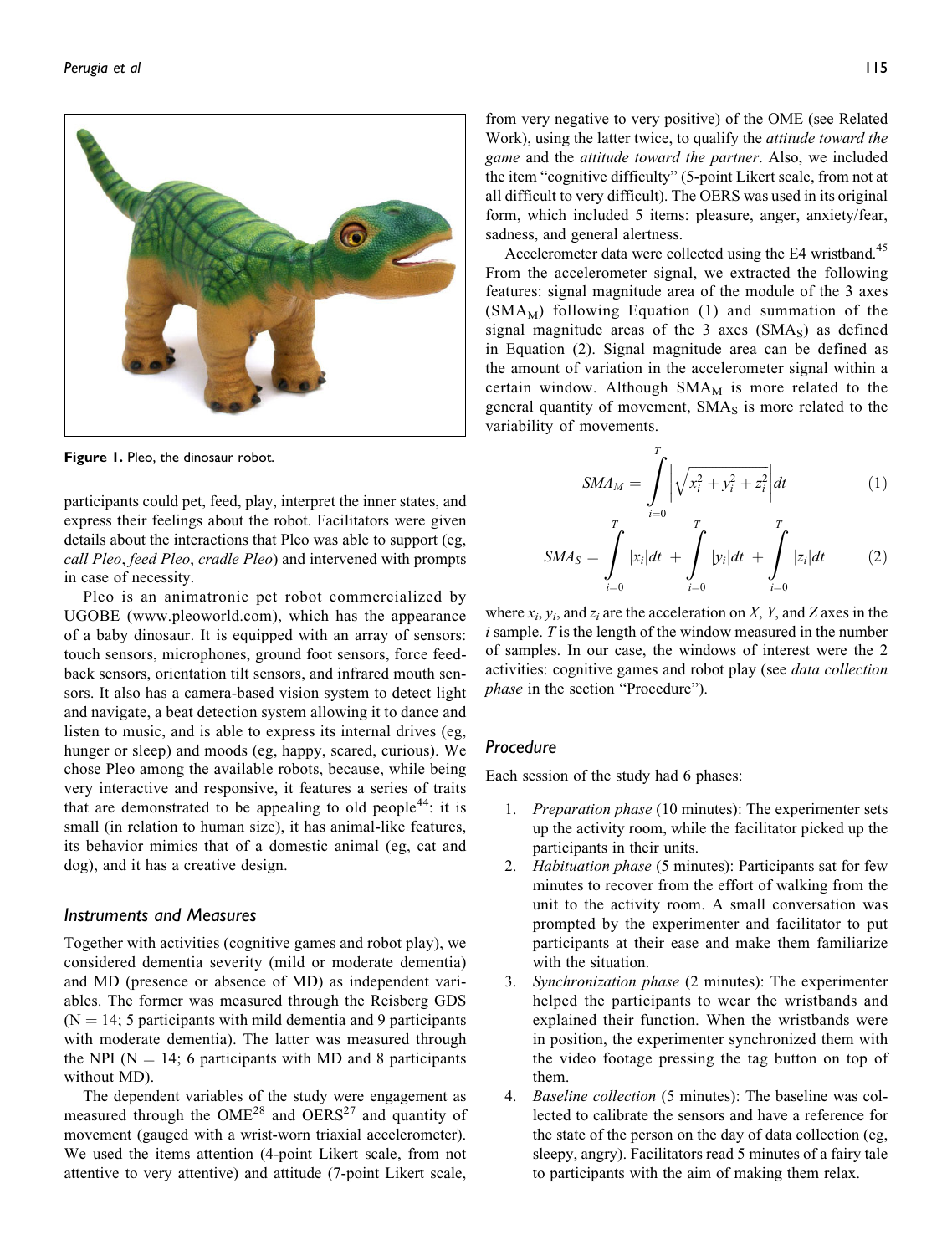|                        | Cognitive games           |         |                               |         | Robot play                |         |                               |         |
|------------------------|---------------------------|---------|-------------------------------|---------|---------------------------|---------|-------------------------------|---------|
|                        | No Motivational Disorders |         | <b>Motivational Disorders</b> |         | No Motivational Disorders |         | <b>Motivational Disorders</b> |         |
|                        | M                         | (SD)    | M                             | (SD)    | M                         | (SD)    | M                             | (SD)    |
| Attention              | 3.75                      | (0.46)  | 3.50                          | (0.55)  | 4.00                      | (0.00)  | 2.50                          | (0.84)  |
| Attitude (game)        | 6.13                      | (0.99)  | 5.17                          | (0.98)  | 6.63                      | (0.52)  | 4.67                          | (1.03)  |
| Attitude (partner)     | 5.88                      | (1.25)  | 4.83                          | (0.98)  | 5.88                      | (1.36)  | 4.50                          | (0.55)  |
| Cognitive Difficulty   | 2.00                      | (0.76)  | 2.17                          | (0.75)  | 1.00                      | (0.00)  | 1.00                          | (0.00)  |
| Pleasure               | 2.25                      | (1.28)  | I.50                          | (0.84)  | 4.63                      | (0.52)  | 3.00                          | (1.10)  |
| Anger                  | 0.00                      | (0.00)  | 1.00                          | (0.00)  | 1.00                      | (0.00)  | 1.67                          | (1.03)  |
| Anxiety/Fear           | 00. ا                     | (0.00)  | 1.00                          | (0.00)  | 1.00                      | (0.00)  | 1.00                          | (0.00)  |
| <b>Sadness</b>         | 00.1                      | (0.00)  | 1.00                          | (0.00)  | 1.00                      | (0.00)  | 1.33                          | (0.82)  |
| General alertness      | 5.00                      | (0.00)  | 5.00                          | (0.00)  | 4.75                      | (0.46)  | 4.50                          | (0.55)  |
| <b>SMA<sub>M</sub></b> | 0.023                     | (0.006) | 0.015                         | (0.006) | 0.019                     | (0.002) | 0.013                         | (0.005) |
| SMA <sub>S</sub>       | 0.065                     | (0.018) | 0.040                         | (0.017) | 0.053                     | (0.009) | 0.034                         | (0.012) |

Table 1. Items of OME and OERS (Mean, SD) and SMA<sub>M</sub> and SMA<sub>S</sub> (Mean, SD)in participants without and with motivational disorders (MD) in cognitive games and robot play.

Abbreviations: M, mean; MDs, motivational disorders; OERS, Observed Emotion Rating Scale; OME, Observational Measurement of Engagement; SD, standard deviation; SMA<sub>M</sub>, signal magnitude area of the module of the 3 axes; SMA<sub>S</sub>, signal magnitude areas of the 3 axes.

- 5. Data collection (20-25 minutes): Participants played the cognitive games or interacted with Pleo.
- 6. End of activity (5 minutes): The experimenter removed the wristband, switched off the cameras, and facilitators filled out the OME and OERS after having accompanied participants back to their units.

## Ethical Approval

The study was conducted according to the Declaration of Helsinki and to Spanish law number 159 of July 4, 2007. An informed written consent was signed by all the legal guardians of participants (closest relatives). All participants were informed about the study and gave their consent to participate. Both the consent of the legal guardian and that of the participant were required in order to take part in the study.

# Results

## Observational Measurement of Engagement and OERS

As a preliminary step, we calculated the median of the OME and OERS items along the 3 sessions of cognitive games and the 3 sessions of robot play. We computed statistical analyses with the median scores.

We performed a mixed factorial analysis of variance (ANOVA) to disclose whether there were significant differences between conditions on the items of OME and OERS and to examine whether distinguishing participants based on MD and dementia severity could bring about additional results. We performed 2 analyses. In the former, the 2 activities (cognitive games and robot play) were used as a within-subject factor and the presence of MD (presence or absence) was considered a between-subject factor (Table 1). In the latter, the 2 activities (cognitive games and robot play) were used as a within-subject factor and dementia severity (mild or moderate) as a between-subject factor (Table 2).

Results revealed a main effect of activity on cognitive difficulty ( $F_{1,12} = 28.265, P < .001, \eta^2 = .702$ ), pleasure ( $F_{1,12} =$ 28.902,  $P < .001$ ,  $\eta^2 = .707$ ), and general alertness ( $F_{1,12} =$ 7.714,  $P < .05$ ,  $\eta^2 = .391$ ). Overall, participants found cognitive games significantly more difficult at a cognitive level and felt less pleasure during them. However, they were less alert during robot play.

The ANOVA also disclosed an interaction effect of condition and MD on attention ( $F_{1,12} = 11.688$ ,  $P = .005$ ,  $\eta^2 = .493$ ) and a main effect of MD on attention ( $F_{1,12} = 16.800, P = .001,$  $\eta^2 = .583$ ), attitude toward the game ( $F_{1,12} = 14.384, P < .005,$  $\eta^2 = .545$ ), attitude toward the partner ( $F_{1,12} = 4.921, P < .05$ ,  $\eta^2 = .291$ , and pleasure  $(F_{1,12} = 9.521, P < .05, \eta^2 = .442$ ; see Figure 2), with participants affected by apathy and depression scoring less than participants without MD in all the aforementioned items.

In relation to dementia severity, the mixed factorial ANOVA revealed an interaction effect of activity and dementia severity on attitude toward the partner ( $F_{1,12} = 4.824, P \leq$ .05,  $\eta^2 = .287$ ; see Figure 3). Participants with moderate dementia had a more positive attitude toward the partner as compared to participants with mild dementia, especially during robot play.

## Quantity of Movement

Accelerometer data were synchronized and labeled through the Kinovea and Matlab software using the video footage of the sessions and an established protocol tested with healthy participants in the laboratory. The accelerometer features,  $SMA<sub>M</sub>$ and SMA<sub>S</sub>, were extracted in the window between the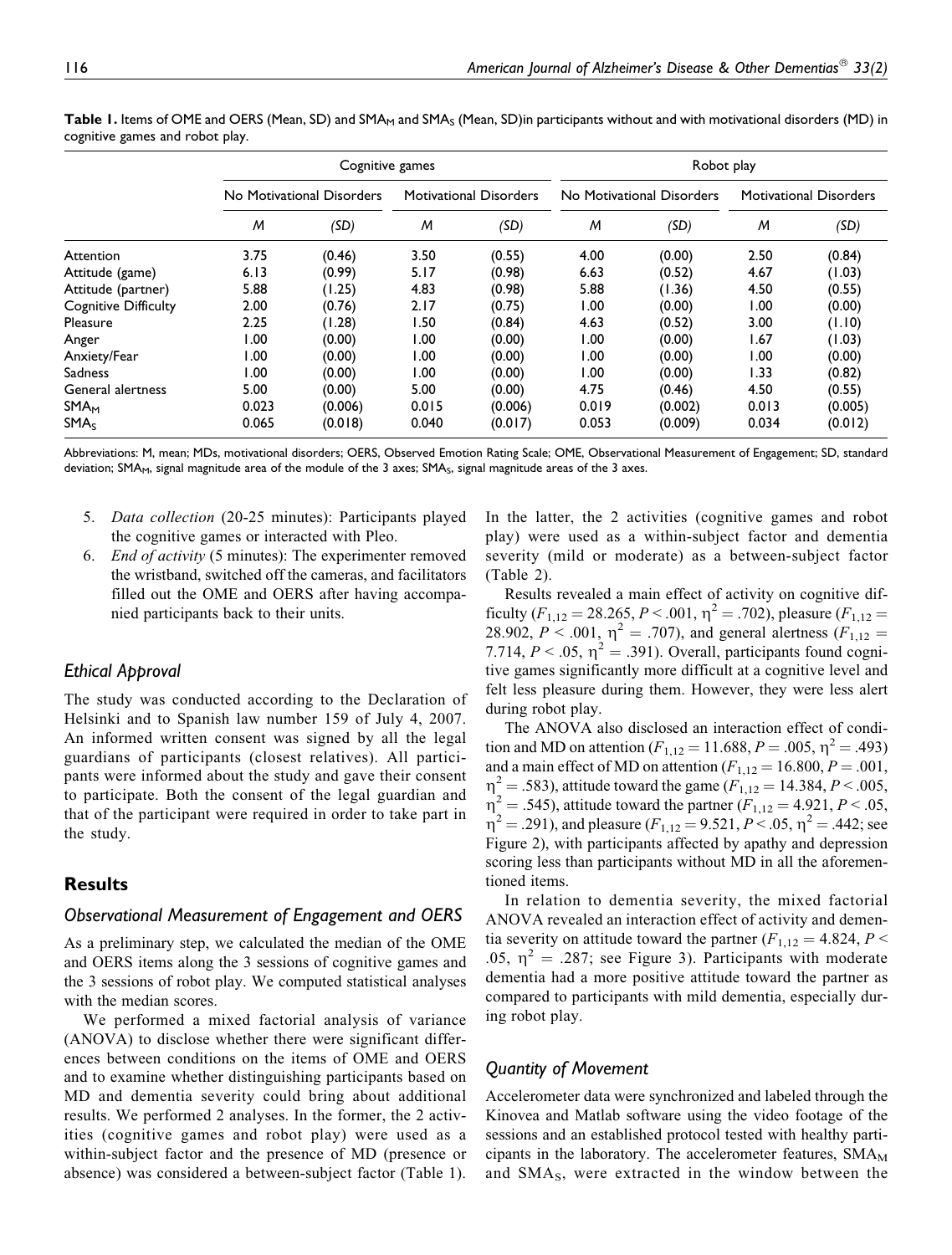|                        | Cognitive games |         |                   |         | Robot play    |         |                   |         |  |  |  |  |
|------------------------|-----------------|---------|-------------------|---------|---------------|---------|-------------------|---------|--|--|--|--|
|                        | Mild dementia   |         | Moderate dementia |         | Mild dementia |         | Moderate dementia |         |  |  |  |  |
|                        | M               | (SD)    | M                 | (SD)    | M             | (SD)    | M                 | (SD)    |  |  |  |  |
| Attention              | 3.60            | (0.55)  | 3.67              | (0.50)  | 3.00          | (1.00)  | 3.56              | (0.88)  |  |  |  |  |
| Attitude (game)        | 5.80            | (1.10)  | 5.67              | (1.12)  | 5.40          | (1.14)  | 6.00              | (1.32)  |  |  |  |  |
| Attitude (partner)     | 5.20            | (1.10)  | 5.56              | (1.33)  | 4.40          | (0.55)  | 5.78              | (1.30)  |  |  |  |  |
| Cognitive Difficulty   | 2.00            | (1.00)  | 2.11              | (0.60)  | 1.00          | (0.00)  | 1.00              | (0.00)  |  |  |  |  |
| Pleasure               | 2.20            | (1.30)  | 1.78              | (1.09)  | 4.00          | (1.00)  | 3.89              | (1.27)  |  |  |  |  |
| Anger                  | 00. ا           | (0.00)  | 1.00              | (0.00)  | 1.40          | (0.89)  | 1.22              | (0.67)  |  |  |  |  |
| Anxiety/Fear           | 00. ا           | (0.00)  | 1.00              | (0.00)  | 1.00          | (0.00)  | 1.00              | (0.00)  |  |  |  |  |
| Sadness                | 00. ا           | (0.00)  | 1.00              | (0.00)  | 1.40          | (0.89)  | 1.00              | (0.00)  |  |  |  |  |
| General alertness      | 5.00            | (0.00)  | 5.00              | (0.00)  | 4.40          | (0.55)  | 4.78              | (0.44)  |  |  |  |  |
| <b>SMA<sub>M</sub></b> | 0.019           | (0.010) | 0.018             | (0.005) | 0.016         | (0.005) | 0.017             | (0.005) |  |  |  |  |
| SMA <sub>S</sub>       | 0.053           | (0.029) | 0.049             | (0.014) | 0.042         | (0.017) | 0.043             | (0.014) |  |  |  |  |

Table 2. Items of OME and OERS (Mean, SD) SMA<sub>M</sub> and SMA<sub>S</sub> (Mean, SD) in participants with mild and moderate dementia in cognitive games and robot play

Abbreviations: M, mean; OERS, Observed Emotion Rating Scale; OME, Observational Measurement of Engagement; SD, standard deviation; SMA<sub>M</sub>, signal magnitude area of the module of the 3 axes;  $SMA<sub>s</sub>$ , signal magnitude areas of the 3 axes.



Figure 2. Significant effects of motivational disorders on the items of OME and OERS in cognitive games and robot play. OERS denotes Observed Emotion Rating Scale; OME, Observational Measurement of Engagement.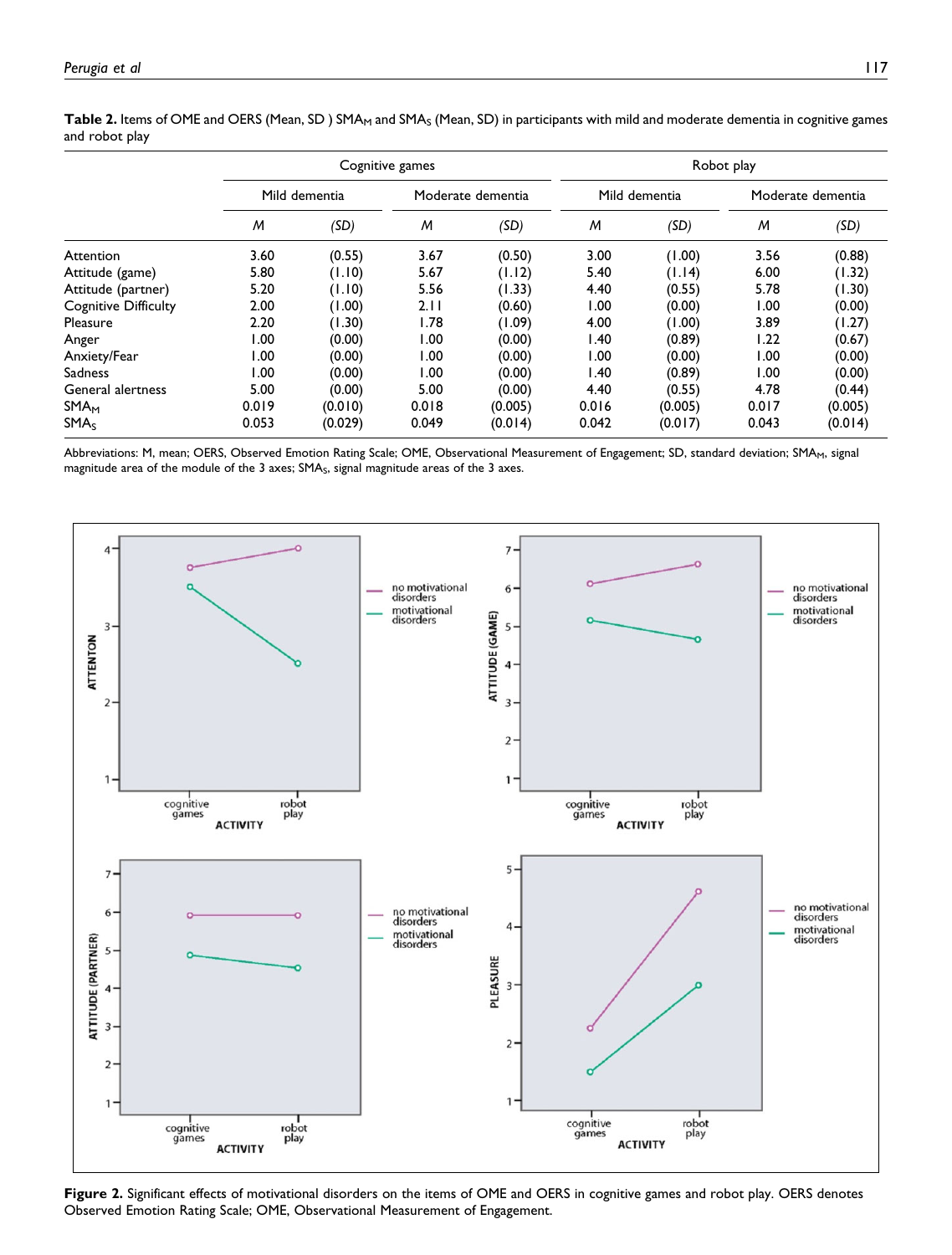

Figure 3. Significant effects of dementia severity on the items of OME and OERS in cognitive games and robot play. OERS denotes Observed Emotion Rating Scale; OME, Observational Measurement of Engagement.

beginning and end of activities (see data collection phase in the section "Procedure").

Most participants ( $n = 11$ ) wore the E4 wristband on the nondominant wrist. However, some of them wore it on the dominant hand, since we encountered problems in collecting data on the nondominant wrist (eg, bruises due to dialysis). In the calculation of the quantity of movement, we took into account just the participants wearing the wristband on the nondominant wrist. In our final sample of 11 participants, MD were present in 6 participants and absent in 5 participants. Five had mild and 6 moderate dementia.

The features  $SMA_M$  and  $SMA_S$  were extracted in the 3 sessions of cognitive games and in the 3 sessions of free robot play. We calculated the mean  $SMA<sub>M</sub>$  and the mean  $SMA<sub>S</sub>$  of the 3 sessions with cognitive games and of the 3 sessions with Pleo. We computed statistical analyses with the mean values.

A mixed factorial ANOVA with the 2 activities (cognitive games and robot play) as a within-subject variable, and alternatively the presence of MD and dementia severity as betweensubject variables, was performed (Tables 1 and 2). Main effects of activity on the quantity of arm and hand movement were not taken into account, since we realized that cognitive games could produce a higher quantity of movement with respect to robot interactions due to the quantity of actions that participants had to perform to complete them.

Analyses revealed a main effect of MD on  $SMA_M$  ( $F_{1,9}$  = 7.285,  $P < .05$ ,  $\eta^2 = .447$ ) and SMA<sub>S</sub> ( $F_{1,9} = 8.100$ ,  $P < .05$ ,  $\eta^2$  = .474; see Figure 4), with participants with MD moving considerably less than participants without MD. Interestingly, no such effect came upon when participants were sorted according to dementia severity (see Figure 4).

# Relationship Between OME and OERS and Quantity of Movement

As last analysis, we performed a Pearson product-moment correlation between  $SMA_M$  and  $SMA_S$  and the items of OME and OERS. Signal magnitude area of the module of the 3 axes was significantly positively correlated with the item attitude toward the game  $(r[9] = .643; P = .033)$  and significantly negatively correlated with cognitive difficulty  $(r[9] = -.641; P = .034)$  in the cognitive games, and the same held for  $\text{SMA}_{\text{S}}$  (attitude toward the game:  $r(9) = .608$ ;  $P = .047$  and cognitive difficulty:  $r(9) =$  $-.611; P = .046$ . In robot play, SMA<sub>M</sub> was significantly correlated with the item pleasure ( $r[9] = .771$ ;  $P = .006$ ) and significantly negatively correlated with the item anger  $(r[9] = -.620; P$  $=$  .042), whereas SMA<sub>S</sub> was significantly positively correlated with the items attitude toward the game  $(r[9] = .603; P = .050)$ and pleasure ( $r[9] = .800; P = .003$ ). Scatterplots revealed that the correlation between anger and  $SMA<sub>M</sub>$  violated the assumption of linearity and brought us to discard it as a significant result.

## Limitations of the Study

The main limitation of this study is the small sample size which has prevented us from examining the combined effects of MD and dementia severity on engagement. Given the amount of structuring that the study involved (see section "Procedure"), a bigger sample size was very challenging to achieve. Future iterations should focus on enlarging the sample size to the detriment of structuring. Additional research is also needed to test whether the results of the present study hold when participants play in groups of 3 or more.

Another limitation of the research was in the relatively narrow range of activities tested. We focused on only 2 types, but people with dementia might engage in a larger amount of activities. Moreover, further testing with other types of social robots is also recommended.

## **Discussion**

#### General Discussion

The present study advanced the research on the measurement of engagement in dementia in 2 ways: (1) it showed that unobtrusive sensing technologies, such as wrist-worn triaxial accelerometers, could be used to objectively assess engagement in people with dementia and (2) it documented the effects that MD have on engagement in activities, as opposed to dementia severity.

Regarding the first contribution, we found several strong correlations between the items of OME and OERS and the quantity of movement measured on the wrist (all with an r above  $\pm$ .600). Such correlations render quantity of movement a promising way of measuring engagement in activities in people with dementia. Further research needs to investigate whether the results described in this article hold with bigger sample sizes, different dementia levels (not just mild and moderate but also severe), and in more unconstrained settings (during real-life activities).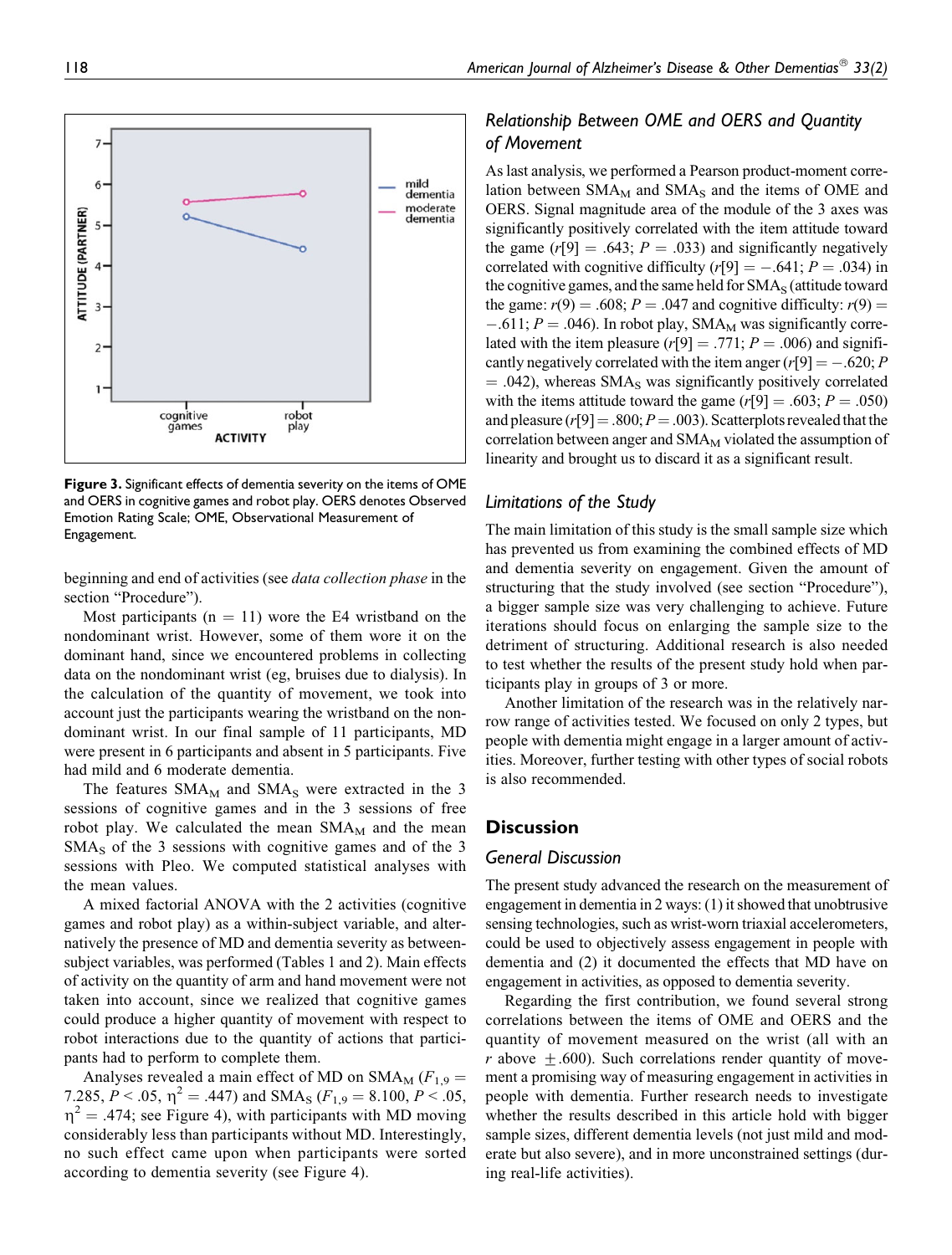

**Figure 4.** Effects of motivational disorders and dementia severity on SMA<sub>M</sub> and SMA<sub>S</sub> in cognitive games and robot play. SMA<sub>M</sub> denotes signal magnitude area of the module of the 3 axes; SMA<sub>S</sub>, signal magnitude areas of the 3 axes.

In relation to the second contribution, to the best of our knowledge, the effect of MD on engagement in activities, as well as the preference of people with MD for more structured and less emotionally intense activities (eg, cognitive games), was undocumented in the literature. In this study, participants with apathy and depression had a worse attitude toward the game and the partner and showed less pleasure compared to other participants in both activities. Moreover, they were more prone to distraction during robot play. This last finding might be due to the fact that cognitive games had a very precise structure of goals and actions to be performed, while robot play did not. This self-evident and highly defined structure might have sustained the attention of people with MD during cognitive games, and let it drop during robot play. Participants with MD differed from those without such disorders also in terms of quantity of movement. Indeed, they moved considerably less in both cognitive games and robot play.

The effects of MD on engagement are especially noticeable when compared to those of dementia severity. Indeed, moderate dementia did not yield any significant negative effect on engagement (measured with the OME and the OERS and with quantity of movement), but just a positive effect on attitude toward the partner during robot play. Participants with moderate dementia, who were more prone to unleash emotions, tried to bring participants with mild dementia, who were more cautious, into the interaction with the robot and this might have resulted in a better attitude toward the partner.

## Implications for Clinical Practice

To conclude, we would like to highlight that the findings of this study could be beneficial also for clinical practice for a number of reasons:

1. In nursing homes, the clinical staff allocated to activities is in most cases limited in number and filling out scales is time-consuming. The use of accelerometer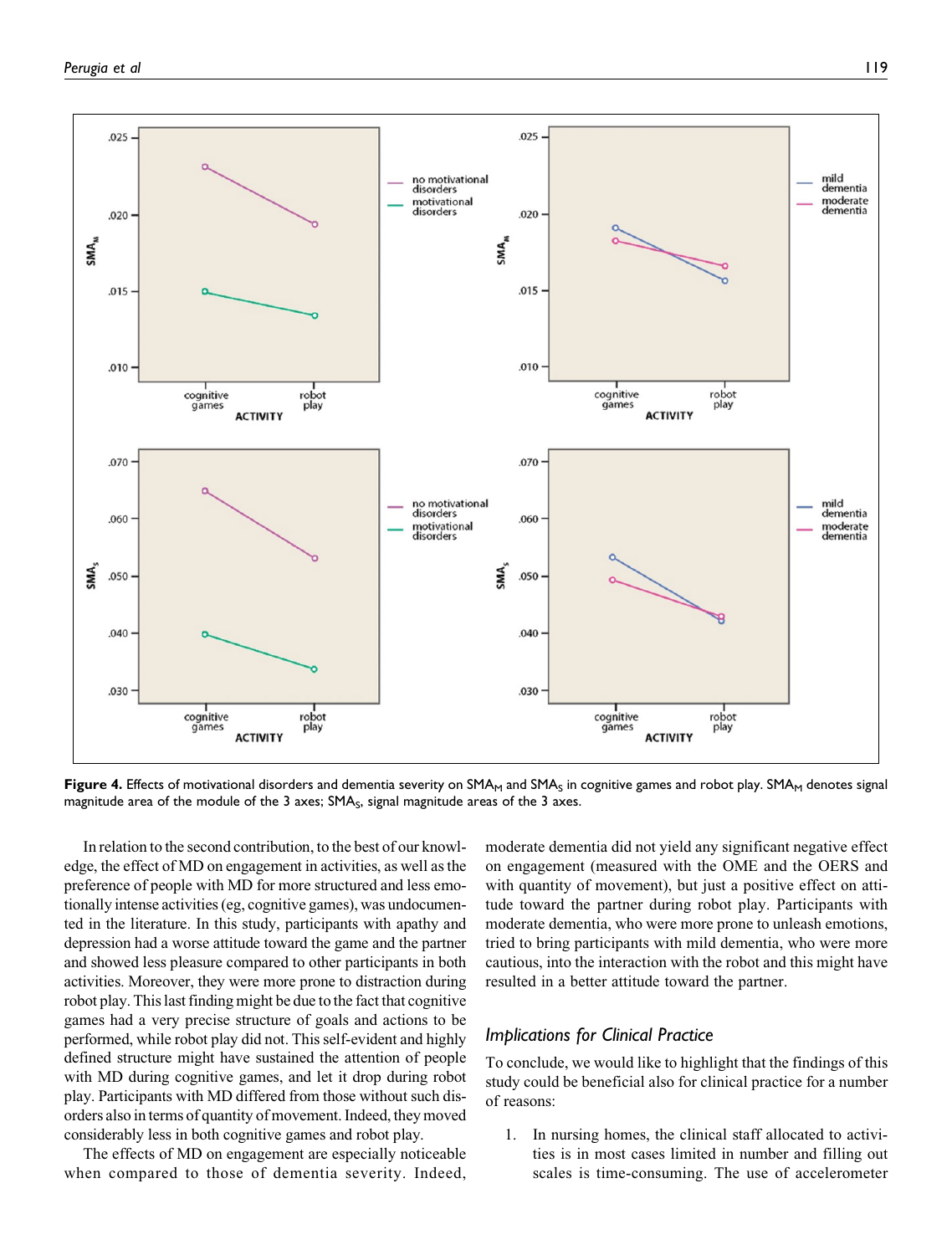data could provide a quick overview of differences in engagement among residents.

- 2. Recreational activities usually involve more than 2 residents, and it is difficult for facilitators to keep track of the engagement-related behaviors of all attendees. Accelerometers can measure the quantity of movement in parallel on several participants and give important instances of information about engagement.
- 3. In clinical research, most observational measures, especially those that require video recording, are subject to privacy issues and are in general hard to handle. Accelerometers do not collect personal health-related information, nor do they record explicit information on what people with dementia exactly do, they just record how much they move.
- 4. Residents with dementia are usually involved in all the activities of the nursing home in spite of their preferences. Taking into account how MDs affect engagement might be helpful for clinicians to make decisions about which activities are the most likely to be meaningful for such residents.

## Acknowledgments

A special thanks for the support goes to the nursing homes Redo`s de Sant Josep i Sant Pere (Sant Pere de Ribes, Barcelona) and La Mallola (Esplugues de Llobregat, Barcelona).

#### Declaration of Conflicting Interests

The authors declared no potential conflicts of interest with respect to the research, authorship, and/or publication of this article.

## Funding

The authors disclosed receipt of the following financial support for the research, authorship, and/or publication of this article: This work was supported in part by the Erasmus Mundus Joint Doctorate (EMJD) in Interactive and Cognitive Environments (ICE), which is funded by Erasmus Mundus under the FPA no 2010-2012.

#### **References**

- 1. Banerjee S, Smith S, Lamping D, et al. Quality of life in dementia: more than just cognition. An analysis of associations with quality of life in dementia. J Neurol Neurosurg Psychiatry. 2006;77(2): 146-148. doi:10.1136/jnnp.2005.072983.
- 2. Cerejeira J, Lagarto L, Mukaetova-Ladinska EB. Behavioral and psychological symptoms of dementia. Front Neurol. 2012;3;73. doi:10.3389/fneur.2012.00073.
- 3. Zuidema S, Koopmans R, Verhey F. Prevalence and predictors of neuropsychiatric symptoms in cognitively impaired nursing home patients. J Geriatr Psychiatry Neurol. 2007;20(1):41-49. doi:10. 1177/0891988706292762.
- 4. Roos V, Malan L. The role of context and the interpersonal experience of loneliness among older people in a residential care facility. Glob Health Action. 2012;5:18861. doi:10.3402/gha. v5i0.18861.
- 5. Burgio L, Scilley K, Janowsky Hardin M, et al. Studying disruptive vocalization and contextual factors in the nursing home using

computer-assisted real-time observation. J Gerontol. 1994;49(5): P230-P239. doi:10.1093/geronj/49.5.p230.

- 6. Brooker D, Woolley R, Lee D. Enriching opportunities for people living with dementia in nursing homes: an evaluation of a multilevel activity-based model of care. Aging Ment Health. 2007; 11(4):361-370. doi:10.1080/13607860600963679.
- 7. Fossey J, Ballard C, Juszczak E, et al. Effect of enhanced psychosocial care on antipsychotic use in nursing home residents with severe dementia: cluster randomised trial. BMJ. 2006; 332(7544):756-761. doi:10.1136/bmj.38782.575868.7c.
- 8. Kolanowski A, Buettner L, Litaker M, Yu F. Factors that relate to activity engagement in nursing home residents. Am J Alzheimers Dis Other Demen. 2006;21(1):15-22. doi:10.1177/ 153331750602100109.
- 9. van der Ploeg E, Eppingstall B, Camp C, Runci S, Taffe J, O'Connor D. A randomized crossover trial to study the effect of personalized, one-to-one interaction using Montessori-based activities on agitation, affect, and engagement in nursing home residents with dementia. Int Psychogeriatr. 2012;25(04):565-575. doi:10.1017/s1041610212002128.
- 10. Gitlin L, Winter L, Vause Earland T, et al. The tailored activity program to reduce behavioral symptoms in individuals with dementia: feasibility, acceptability, and replication potential. Gerontologist. 2009;49(3):428-439. doi:10.1093/geront/gnp087.
- 11. Sidner C, Lee C, Kidd C, Lesh N, Rich C. Explorations in engagement for humans and robots. Artif Intell Med. 2005;166(1-2): 140-164. doi:10.1016/j.artint.2005.03.005.
- 12. Drejing K, Thill S, Hemeren P. Engagement: a traceable motivational concept in human-robot interaction. International Conference on Affective Computing and Intelligent Interaction (ACII). IEEE. 2015:956-961.
- 13. Bianchi-Berthouze N. Understanding the role of body movement in player engagement. Hum Comput Interact. 2013;28(1):40-75. doi:10.1080/07370024.2012.688468.
- 14. Cohen-Mansfield J, Marx M, Thein K, Dakheel-Ali M. The impact of past and present preferences on stimulus engagement in nursing home residents with dementia. Aging Ment Health. 2010;14(1):67-73. doi:10.1080/13607860902845574.
- 15. Rich C, Ponsler B, Holroyd A, Sidner C. Recognizing engagement in human-robot interaction. 5th ACM/IEEE International Conference On Human-Robot Interaction (HRI). 2010:375-382.
- 16. Jones C, Sung B, Moyle W. Assessing engagement in people with dementia: a new approach to assessment using video analysis. Arch Psychiatr Nurs. 2015;29(6):377-382. doi:10.1016/j.apnu. 2015.06.019.
- 17. Kishida Y, Kemp C, Carter M. Revision and validation of the individual child engagement record: a practitioner-friendly measure of learning opportunities for children with disabilities in early childhood settings. J Intellect Dev Disabil. 2008;33(2): 158-170. doi:10.1080/13668250802088085.
- 18. Cohen-Mansfield J, Dakheel-Ali M, Marx M. Engagement in persons with dementia: the concept and its measurement. Am J Geriatr Psychiatry. 2009;17(4):299-307. doi:10.1097/jgp. 0b013e31818f3a52.
- 19. Sherratt K, Thornton A, Hatton C. Emotional and behavioural responses to music in people with dementia: an observational